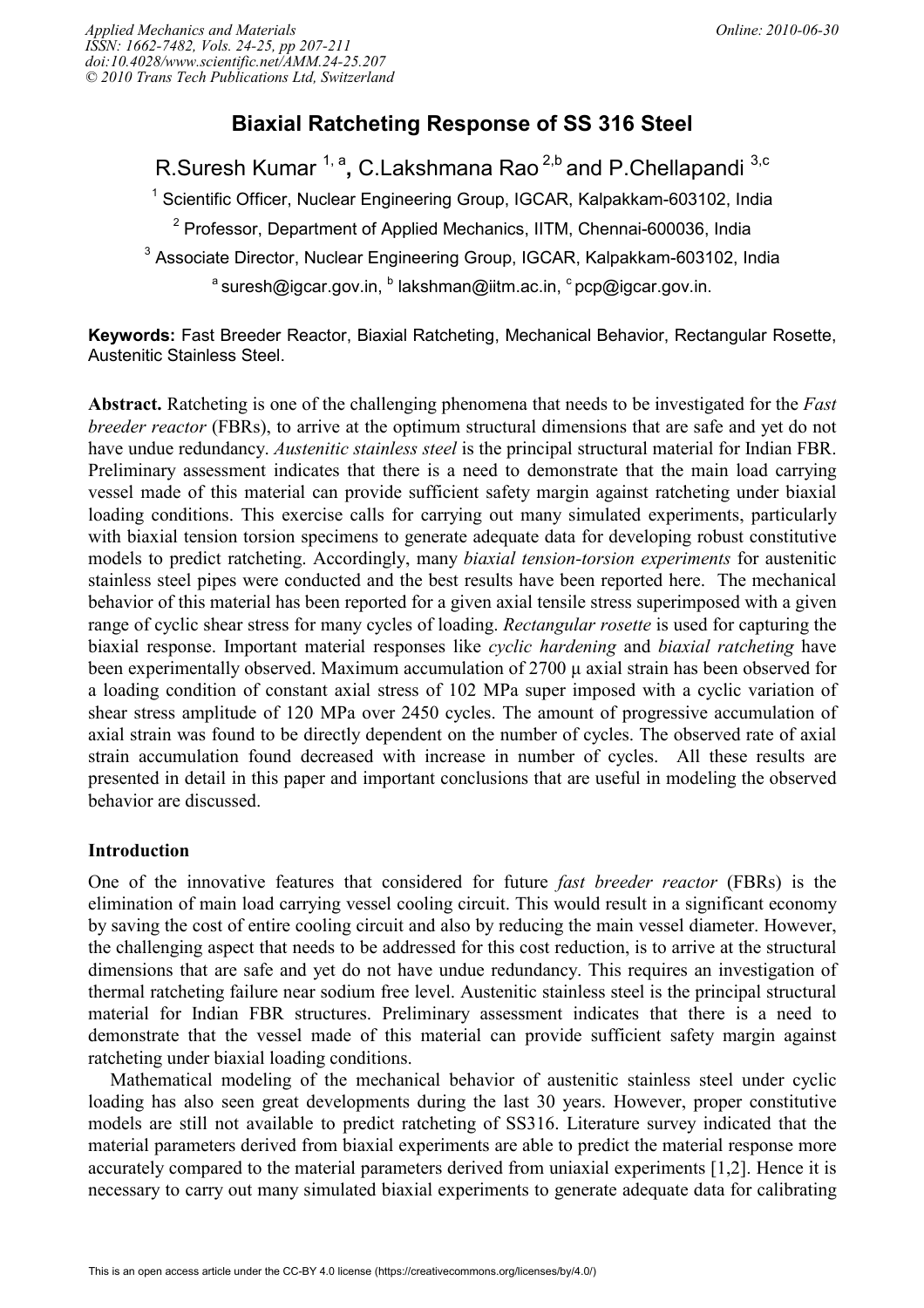constitutive models. Thus, robust constitutive models can be developed to predict ratcheting phenomenon.

Many *biaxial tension-torsion experiments* for austenitic stainless steel pipes were conducted and the best results have been reported in this paper. The mechanical behavior of this material is reported for a given axial tensile stress superimposed with a given range of cyclic shear stress for many cycles of loading. All those results along with some important conclusions that are useful in mathematical modeling of some of the observed behavior is also presented in detail in this paper. The experimental results are then used to assess the shakedown limit that is prescribed in the nuclear code.

# **Biaxial Experiment**

**Experimental Facility.** A photograph of the biaxial testing facility is shown in Fig. 1. In this experimental facility, axial tensile as well as cyclic torsion loading can be applied to the tubular specimen. Servo hydraulic based actuators are used in the test facility to simulate static as well as dynamic loadings. Maximum axial capacity of the test facility is 20 kN tension and that of the cyclic torsion is  $+100$  Nm.

**Biaxial Experiment.** Biaxial state of stress can be simulated by various methods. Tension-torsion testing of tubular specimen is adopted in this paper. The cross coupling effect of shear and normal stress can be well captured by conducting such experiments. The purpose of this experiment was to provide sufficient data base under biaxial state

of stress to establish the mechanical behavior austenitic stainless steel under biaxial fatigue loading. These data are further used for validating the mathematical models [3-4].

**Specimen Preparations.** Austenitic stainless steel (SS316) pipes were used in these experiments. Material properties for the SS 316 at room temperature have been taken from RCCMR 2007 [5]. Pipe dimensions are arrived at based on the loading capacity of the test facility and avoiding very thin specimens that lead to buckle of the specimen. Biaxial testing specimen has been prepared as per the guide lines of ASTM E 606-04 [6]. The pipe dimensions at the guage length portion are 18.5 mm OD and 0.7 mm thickness.

**Data Acquisition.** Rectangular rosette was pasted over the tubular specimen to capture axial as well as shear strains. Smallest rosette from the range available in the market was selected to get proper bondage with the cylindrical surface while applying torsion. Each terminal of the rosette was connected to separate channel data acquisition channel. The tested specimen along with the schematic loading conditions is shown in Fig. 2.

**Experimental Observations.** The above test facility was used for various biaxial tests by applying cyclic variation of torsion super imposed with constant axial stress. The cyclic variation of shear stress has been applied in a sinusoidal manner with a frequency of 1



Fig. 1: Schematic of Biaxial Testing Facility



Fig. 2: Tested Specimen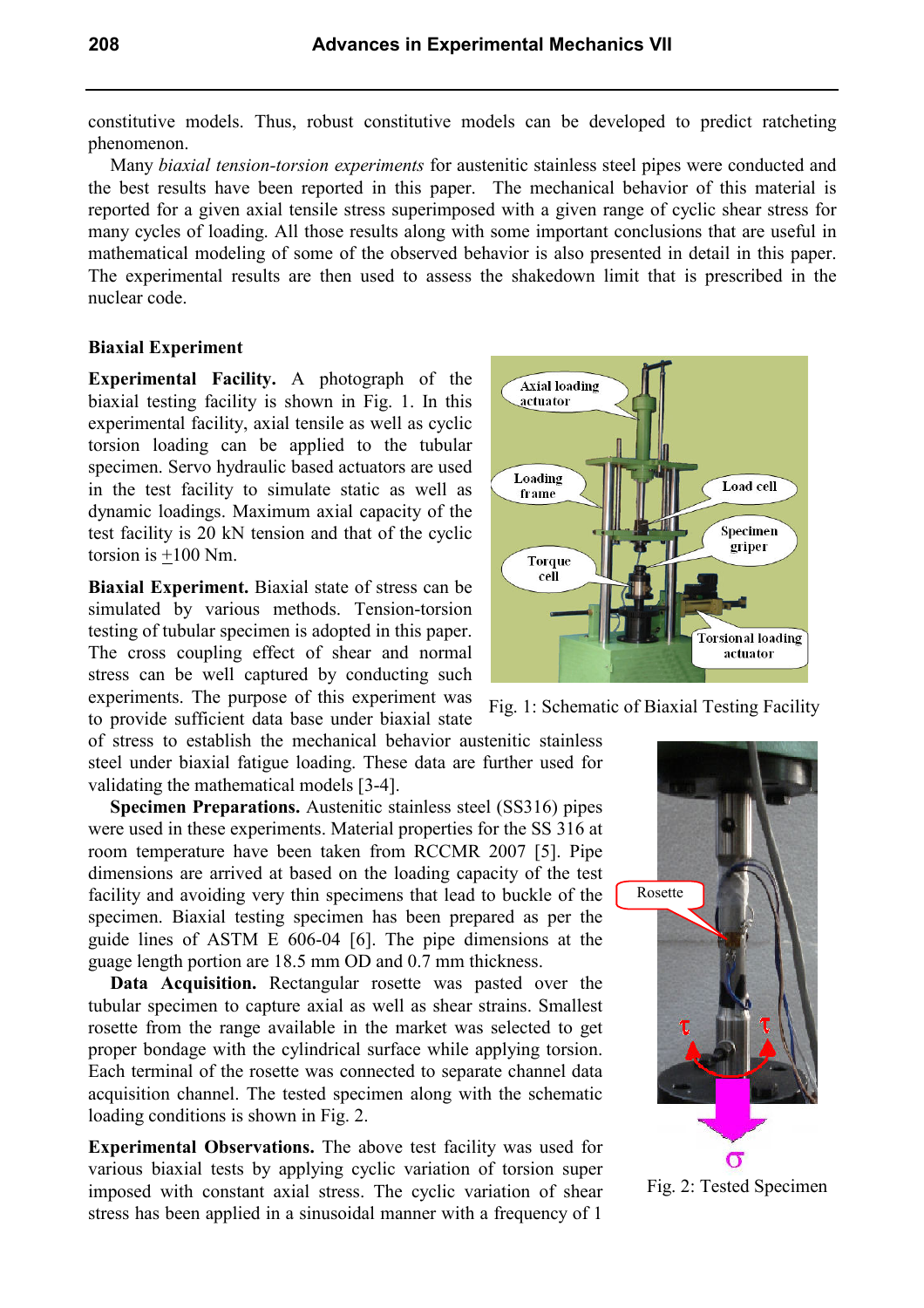Hz. It was observed during the course of the experiment that the specimen failed by buckling and the rosette was detached from the specimen at higher torsion. Many tests were conducted and the best results are presented below:

**Biaxial Tension – Torsion Test.** Constant axial stress of 102 MPa and cyclic shear stress (∆τ) of 120 MPa has been applied. Some of the important results of these experiments are given in Fig 3. The *biaxial ratcheting* response (axial strain vs. shear strain) is shown in Fig. 3a. The axial strain is seen increasing in the direction of mean stress due to *ratcheting* and the mean shear strain is seen to be decreasing (the shift towards left) due to the *cyclic hardening* of the material. The axial stressstrain diagram is shown in Fig. 3b. For a constant stress, the strain is seen increasing in the direction of sustained stress (i.e.) *ratcheting* has been observed in the axial direction. The grey colour portion indicates the magnitude of the axial-shear strain during the last 200 cycles. The amount of progressive accumulation of axial strain was directly dependent on the number of cycles. The maximum accumulation of  $2700 \mu$  mean axial strain has been observed for a loading condition of constant axial stress of 102 MPa super imposed with a cyclic variation of shear stress amplitude of 120 MPa for 2450 cycles.





**Monotonic Torsion Test.** By using the above mentioned test facility monotonic torsion test was also performed. The tubular specimen was uniformly twisted and the respective torque was measured by using the torque cell attached with the specimen. Shear strain was captured using the 3 channel rectangular rosette pasted on the tubular specimen. Accordingly the *shear stress – shear strain diagram* has been plotted for the material SS316 and it is given in Fig. 4. Thus derived *shear stress –shear strain diagram* can be further used for identifying material parameters for mathematically modeling the *kinematic hardening* behavior.



#### **Design Code Philosophy for the Assessment of Shakedown Strain Limit.**

**Design Code Procedure.** RCC MR RB [7] is the design code for Indian f*ast breeder reactor*. As per this, strain limit computation is based on the *efficiency index method*. Efficiency index method is used to convert the effect of biaxial stress into its equivalent uniaxial effect. Efficiency index diagram was obtained from RCC MR [7] for a given secondary stress ratio (SR). The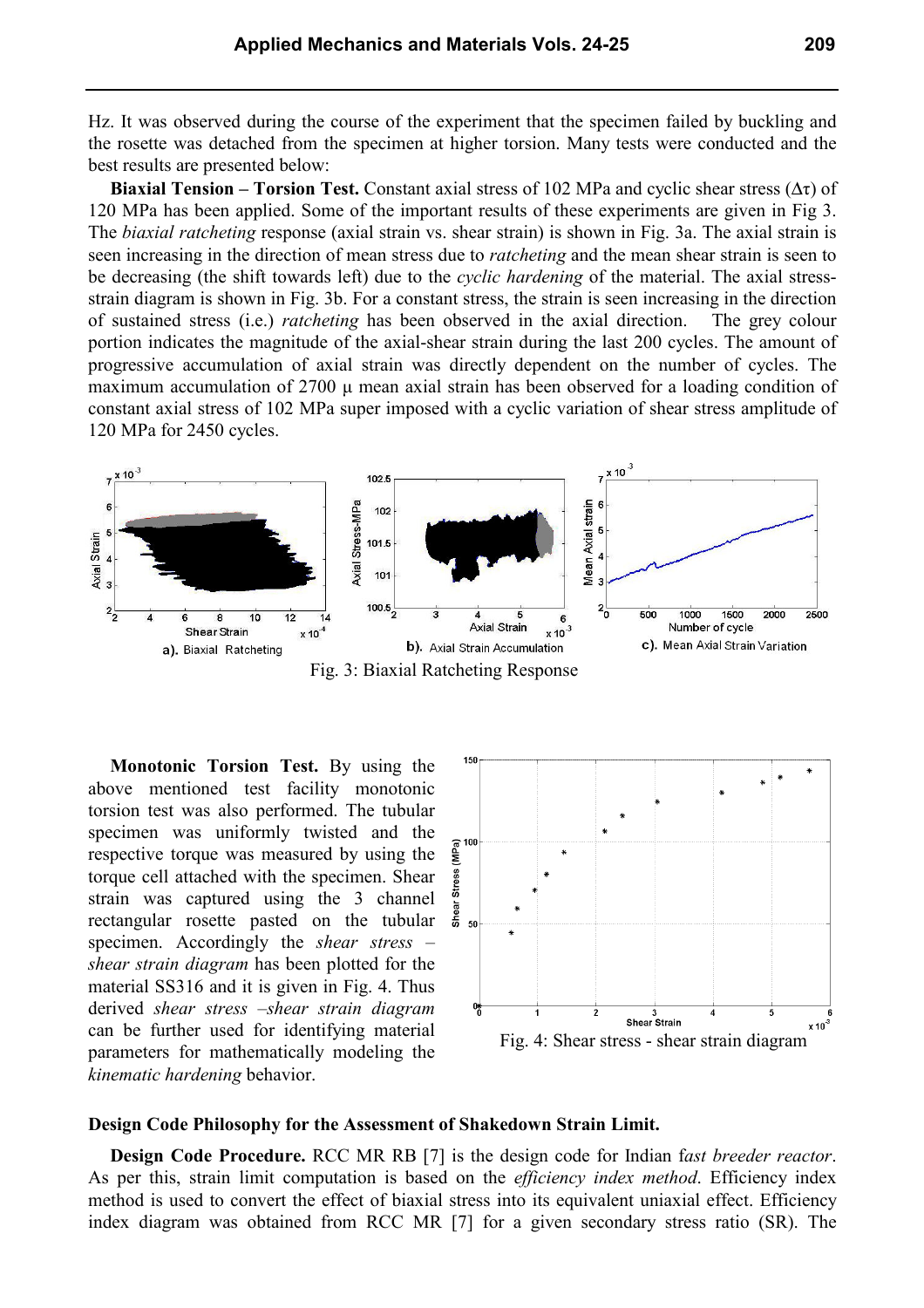secondary stress ratio (SR) is the ratio of the maximum range of cyclic normal stress to the axial normal stress. Secondary stress ratio for the loading conditions of axial stress ( $\sigma_{\text{axial}}$ ) of 102 MPa and a range of cyclic shear stress of  $(\Delta \tau)$  120 MPa is 1.86. Accordingly the efficiency index obtained is 0.7 as indicated in Fig. 5a. By using this efficiency index (Fig. 5a: Courtesy from RCCMR), the biaxial loading can be converted into equivalent uniaxial load (effective stress). The shakedown strain limit for this effective stress was obtained from the uniaxial reduced cyclic curve (Fig 5b.: Obtained from the cyclic test carried out based on uniaxial specimen) is 0.07%. These procedures are illustrated in Fig. 5.



Fig 5. Shake down Strain Limit Assessment as per RCC MR Methodology

**Comparison**. From the above procedure, the net axial strain is obtained as 0.07 %. The comparative performance of the net strain computed by the efficiency index method as well as the net biaxial response obtained by experiment is shown in Fig. 6. In this figure, the bold straight line indicates the shake down limits as per the RCC-MR [7] and the wavy thin line indicates the biaxial ratcheting response obtained from the experiments. The wavy thin line shows that the experimentally obtained strain shakes down at higher number of cycles (say around 4000). Shakedown is the situation beyond which further



strain growth does not happen. Further repeating with multiple specimens will reveal the exact margin available in the RCC-MR ratcheting strain limits. The strain control cyclic testing will give more realistic shake down limits.

### **Summary**

Experiments have been conducted to study the biaxial cyclic response of austenitic stainless steel, which is a primary material used in the FBR structures. Many *biaxial tension-torsion experiments* for austenitic stainless steel pipes were conducted and the best results have been reported in this